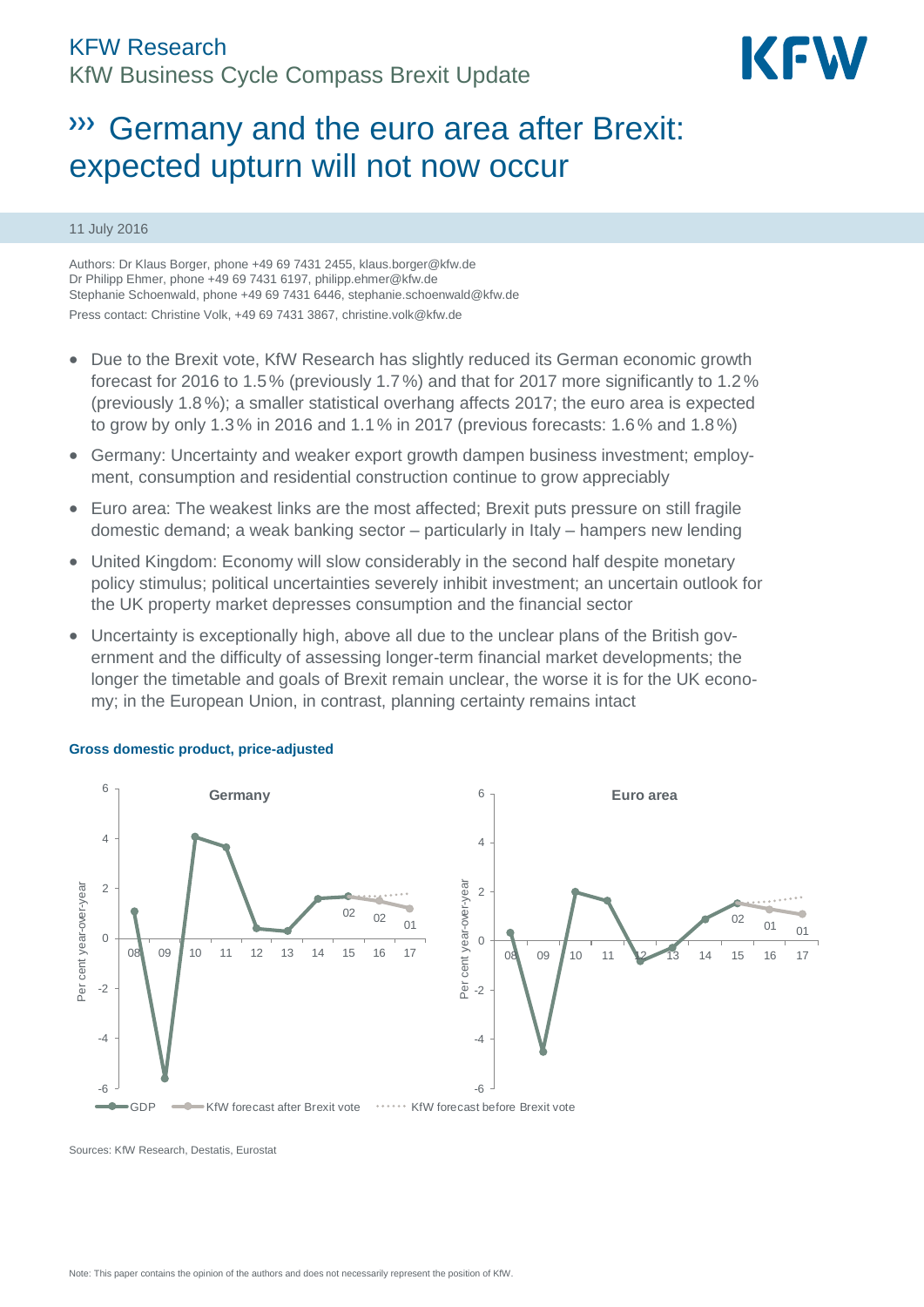# KFW Research KfW Business Cycle Compass Brexit Update

# **Brexit vote leads to a revised forecast**

In our latest economic forecasts for Germany and the euro area, we predicted a slight acceleration of real growth in 2016 and 2017. Our forecasts were explicitly based on the assumption that the United Kingdom would vote to remain in the EU on 23 June. However, a majority of English and Welsh voters opted in favour of Brexit, outvoting the two less populous parts of the country, Northern Ireland and Scotland. This result means we have had to update our forecasts.

#### **Uncertainty inhibits investment**

We expect Britain's decision to have a slowing effect on the German and European economies too. However, the largest negative impact is likely to be on the UK itself. First, companies' demand for goods will probably decline in response to Brexit. Firms based in the EU's second largest economy will hold back from investing for the time being. It is not only the UK's future economic development that is unclear in the wake of Brexit: in addition, political uncertainty plays a greater role than in other European countries. Not only do the parties have to regroup and find a new head of government – there is also a possibility that Scotland may split from the United Kingdom. In this environment, businesses are typically refraining from investing.

# **UK less attractive for inward direct investment**

This also applies to foreign inward direct investment, half of which comes from within the EU. However, the UK is considered by many companies around the world as a gateway to Europe. For that reason, foreign direct investments which are not affected by rule changes regarding capital movements between the UK and the EU are also expected to decline. In the long term this reduces Britain's growth potential and increases the risks arising from the twin deficits in the government budget and current account.

#### **British households more cautious now**

Second, British households will rein in their consumer spending to some extent. Slower employment growth will lead to more moderate income growth. A looming rise in inflation due to the devaluation of sterling will reduce purchasing power faster than the export sector can benefit from increased competitiveness. Greater fear of job losses will also increase saving due to the precautionary motive. Finally, greater uncertainty in property markets reduces the expected asset values of UK home-owners, especially in London.

# **Export outlook less favourable**

Third, 44% of British exports go to the EU. Until the negotiations with the EU have been completed (and possibly thereafter), trade barriers such as tariffs are not expected. However, demand from the EU for British exports is expected to decline, because Brexit will also strain the economic recovery in the rest of Europe. The pound's depreciation – by 11% against the euro and 15 % against the US dollar – will help exports in principle. But since the UK economy has little export-oriented industry, reluctance to invest and consume is likely to have a greater impact on growth.

# **Challenges for London's financial centre**

Fourth, Brexit casts doubt on the City's status as Europe's most important financial centre. It seems certain that the European Banking Authority (EBA) will be relocated to the continent. More important, however, is the threatened loss of the "single passport" which gives banks domiciled in the UK access to the EU financial market. The financial sector is extremely important to the British economy, accounting for 8 % of total gross value added – higher than average and twice as much as in Germany.

# **The UK will be economically hardest hit**

Overall, we believe the economic pressures after Brexit will be greater in the UK, as the epicentre of the shock wave, than in the rest of Europe. However, since the UK was in good shape before the referendum and given the mild reaction of the financial markets so far, we do not expect a recession.

#### **German investment and exports weaker**

In Germany, exports and business investment in particular are likely to be negatively affected by the Brexit decision. The UK is a key market for the German automotive industry, and also the chemical and pharmaceutical industries. German exports to the UK totalled EUR 89.3 billion in 2015, accounting for 7.5% of all German goods exports and just under 3% of German GDP. The recovery of export growth which we expected before the Brexit referendum will suffer a significant setback under the new conditions – not only because exports to the UK itself will be weaker, but also because the vote will have knock-on effects on the economies of other trading partners. As a result, those countries' demand for German exports is likely to be weaker than previously thought.

Given the gloomy sales outlook coupled with a likely prolonged period of uncertainty about Germany's future relationship with its third most important export market, companies will probably hold back from investing for the time being. In the first quarter, strong growth in business investment had kindled hopes that the investment backlog was gradually starting to clear.

#### **Domestic demand is stabilising**

By contrast, the German labour market and domestic demand – particularly consumption and residential construction – are expected to go on steadily rising, thereby alleviating external headwinds. However, due to weaker business investment and hence a less vigorous increase in employment, growth in domestic demand may not now be as strong as would have been possible under different circumstances, especially in 2017.

#### **Germany only growing at potential rate**

All in all, under the new conditions, we forecast growth of 1.5% for the German economy in 2016 (our forecast before the Brexit referendum: 1.7 %) and 1.2% in 2017 (previous forecast: 1.8%). The weak second half now expected for 2016 will reduce annual average growth in 2017 due to the low starting level (statistical overhang effect). This year's